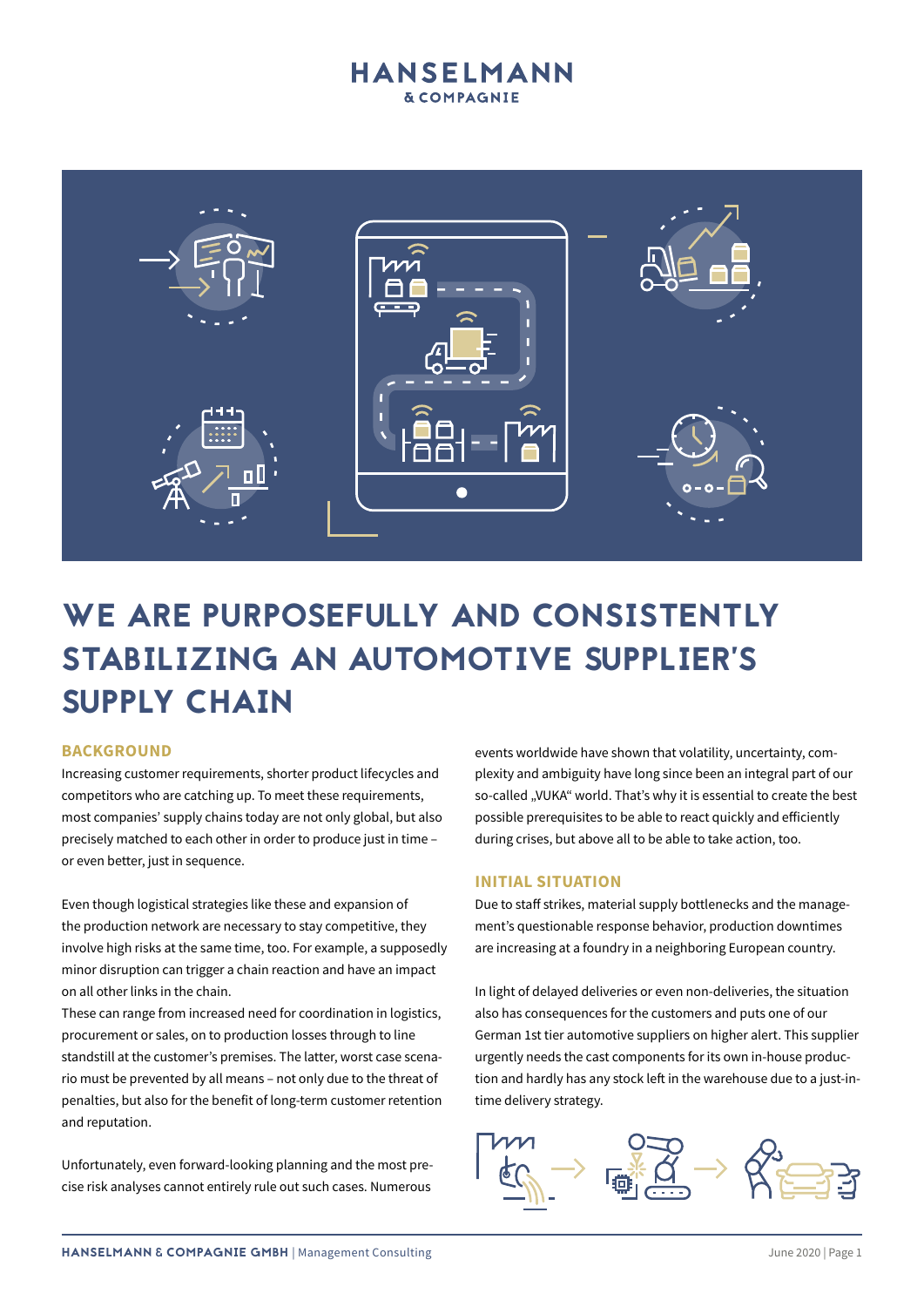To complicate matters further, there's a single source policy that also excludes timely replacement deliveries from other suppliers as an alternative.

Management must respond: Production is reduced and shifts are shortened, but the situation around the foundry is not stabilizing as quickly as hoped. At the same time, any planning is becoming increasingly difficult in light of the intensifying unreliability and empty promises made by the foundry.

Consequently, our 1st tier supplier's delivery commitments are now also at risk, the threat of a forced shutdown of production lines at several European OEMS is looming, combined with substantial financial damage, for example through high contractual penalties.

Triggered by actionism, the foundry that is now insolvent was bought up at a horrendous price and is trying to get back on track with its own management and specialist staff. However, the accumulated backlog in the supply chain is still there.

That's when a prudent manager of the beleaguered supplier asks Hanselmann & Companie for the fastest possible support. We start our work on-site the very next day.

#### **THE CHALLENGE**



The first and foremost objective is to prevent the impending shutdown of the production line at the OEM's site by any

and all means, and to stabilize the supply even beyond "firefighting."

This results in myriad new challenges: To even be able to make statements and decisions at all, transparency must first be created in all material and information flows. On this basis, the overall situation is then analyzed to identify additional bottlenecks and the current state of the backlog.

An additional hurdle here is also the coordination and communication effort to be mastered throughout the whole project, which is due to the multitude and diversity of the stakeholders involved and data generated.

Another challenge is posed by then always making optimal use of production according to the volatile and therefore unplannable

deliveries of cast parts. As soon as the delivery of cast parts has returned to normal to some extent and the reduction of the production backlog can be tackled, it's also necessary to make sure that the sudden increase in the number of pieces does not lead to further supply bottlenecks for other components. As a precautionary measure, the inventories and delivery performance of all components and suppliers must be reviewed to ensure the needed upturn in production.

Last but not least, the supply chain must be stabilized and secured on a sustainable basis to prevent such situations in the future. By dealing openly with the lessons learned and anchoring protective measures, the strained confidence of own customers can be regained.

#### **COMMON PATH TO SUCCESS**

In a first short briefing with all managers and divisions involved, we present our problem-solving approach and get commitment and buy-in from all of them to support us on the path forward.



A central control station/war room will be set up where all information flows come together so that access to the necessary information is ensured for all relevant persons at all times. However, this also requires direct intervention in the usual communication channels. For example, in order to make the supply chain transparent from the foundry right up to the plant, notifications of the foundry logistics regarding quantities of goods, and timing of completions of production, final inspections, loading and departures must go directly to the control room. The same holds true for the arrival of transports of goods at the gate, incoming goods, the warehouse and at the production station. Each single position in the flow of goods is recorded in terms of quantity and time.

To minimize this effort as soon as possible, asset trackers from our digital partner T-Systems are sent to the foundry. Each transport unit (grid box or similar) is equipped with its own tracker, which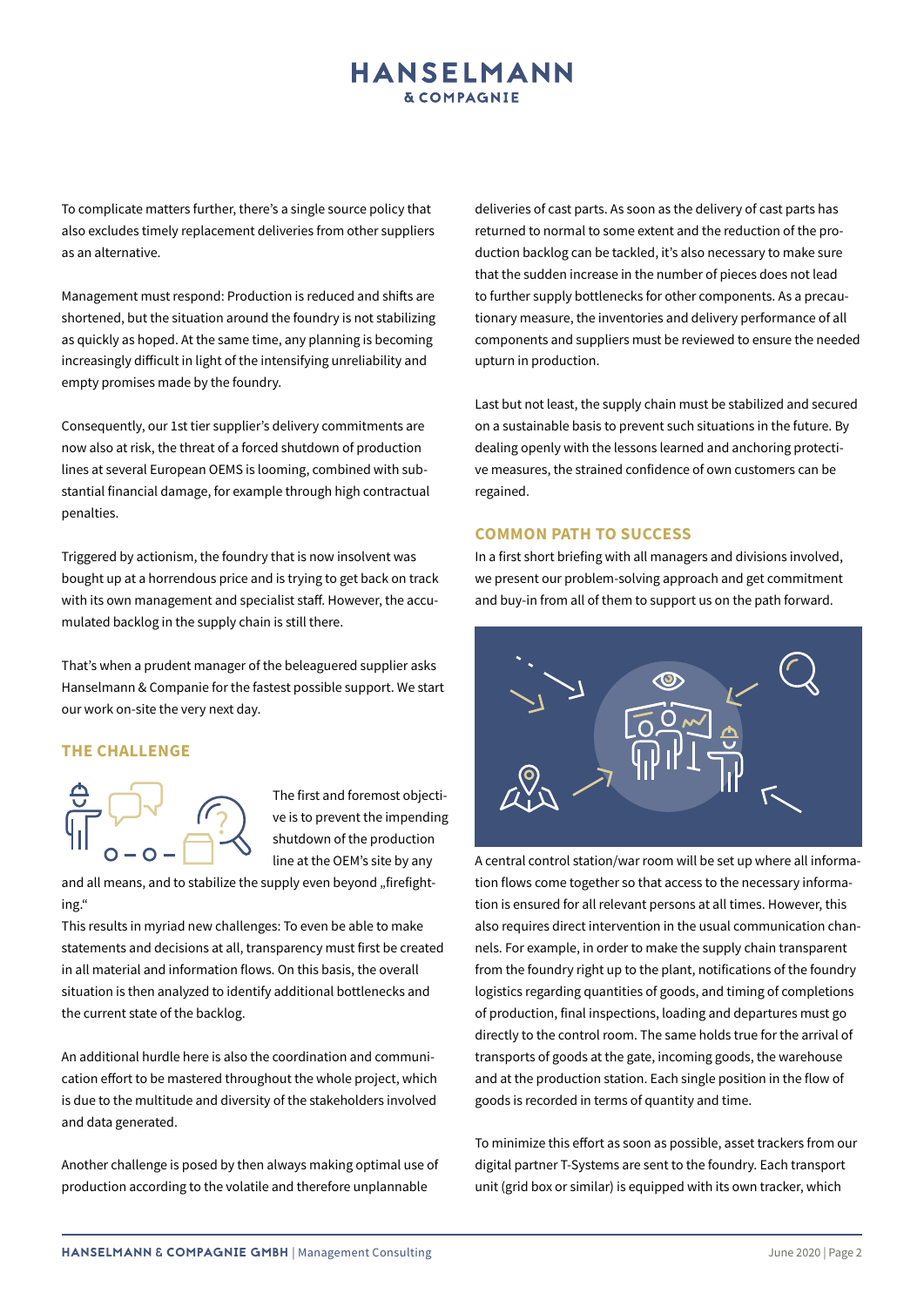sends its position to the cloud at regular intervals via GPS, WLAN or 2G. On a dashboard interface, which can be called up via notebook or mobile devices, progress of the transport or product within the plant can be precisely visualized.

At the same time, customer deliveries can now also be forecast precisely, which in turn eases the situation for OEMs again, too.



To maintain the supply of own production and that of the customers in parallel, special transports are immediately commissioned and coordinated from here – depending on urgency with truck, sprinter or in extreme cases with a helicopter, too (extreme situations sometimes call for radical measures). On this basis, the delivery situation can be analyzed in absolute detail, bottlenecks identified and own planning can be adjusted accordingly.

Previously, there were waiting times or total stoppages of work shifts or unforeseen set-up efforts/costs for the lines due to delivery delays because components had arrived unexpectedly – or parts differed from those announced or were even completely unanticipated.

By forecasting the entire supply chain, own production can be prepared for deliveries in minute detail right down to the individual lines, which also results in a lasting improvement over the long haul.



Thanks to the implementation of the measures described above, not only is the supply chain more stable than before, but it can also be continuously further improved.

#### **RESULT**

- **Supply chain** stabilized again in just a few weeks and the **production backlog** caused by this was **eliminated** within two months
- **Production stoppages** at the customers' (OEMs') sites and the related **consequences were avoided**
- **Sustainable improvement** of the **whole supply chain** by implementing the digital solution concept and **transparency** achieved thanks to: real-time monitoring, cloud-based dashboard
- **Forecasting optimized**: Reliable **forecasts** for **own production**  and **supply of customers**

#### **CURRENT REFERENCE**



Due to the exceptional situation facing the economy and the temporary standstill, pipelines and supply chains are fully depleted – from OEMs to suppliers, straight through to material producers.

Our use case can be adapted to the challenges during this time, too. Step by step, the supply chain must be refilled and put into a reliable working mode. A cold start like this partly requires radical measures. Only through maximum transparency can the necessary, right decisions be made and risks or sudden showstoppers be identified early on and countered accordingly.

If you need a reliable and experienced partner for your company during this situation, we're here to support you.